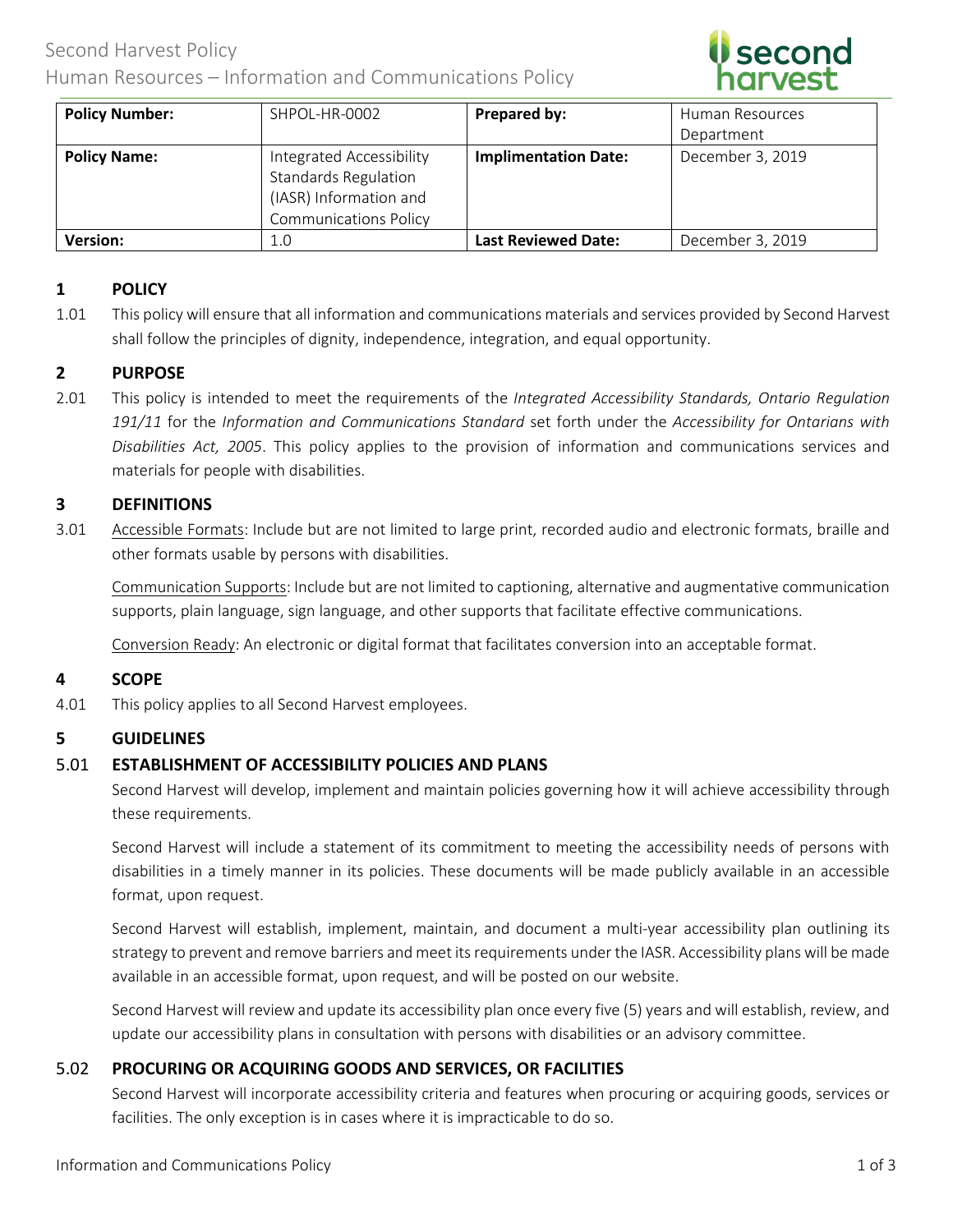

### 5.03 **TRAINING REQUIREMENTS**

Second Harvest will provide training for its employees and volunteers regarding the IASR and the *Ontario Human Rights Code* as they pertain to individuals with disabilities. Training will also be provided to individuals who are responsible for developing Second Harvest's policies, and all other persons who provide goods, services, or facilities on behalf of Second Harvest.

Training will be provided as soon as is reasonably practicable. Training will be provided to new employees, volunteers, agents, and contractors during orientation, and as changes to Second Harvest's accessibility policies occur.

#### 5.04 **RECORDS**

Second Harvest will maintain records on the training provided, when it was provided and the number of employees that were trained.

### **6 FEEDBACK PROCESS**

6.01 Second Harvest will ensure that all feedback processes (both internal and external) are made accessible to clients/customers or employees, upon request.

In accordance with the customer service standards, Second Harvest will make known the availability of accessible feedback formats.

### **7 ACCESSIBLE FORMATS AND COMMUNICATION SUPPORTS**

7.01 Unless deemed unconvertible, Second Harvest will provide or arrange for the provision of accessible formats and communication supports for persons with disabilities, upon request. Accessible formats and communication supports will be provided in a timely manner and at no additional cost to the individual.

Second Harvest will take into account the person's accessibility needs when customizing individual requests and shall consult with the individual making the request to ensure suitability.

Second Harvest will make the availability of accessible formats and communication supports publicly known.

## **8 EMERGENCY PROCEDURES, PLANS OR PUBLIC SAFETY INFORMATION**

8.01 Second Harvest will ensure that all publicly available safety and emergency information (e.g. evacuation procedures, floor plans etc.) is provided in an accessible format or with appropriate communication supports, upon request.

#### **9 ACCESSIBLE WEBSITES AND WEB CONTENT**

9.01 Second Harvest will ensure that our website, and where applicable web content, conforms to the Web Content Accessibility Guidelines (WCAG) as outlined in the IASR, and will refer to the legislation for specific compliance deadlines and requirements.

#### **10 EXCEPTIONS**

- 10.01 The Information and Communications Standard does not apply to:
	- Products and product labels;
	- Unconvertible information or communications; or
	- Information that the organization does not control either directly or indirectly through a contractual relationship.